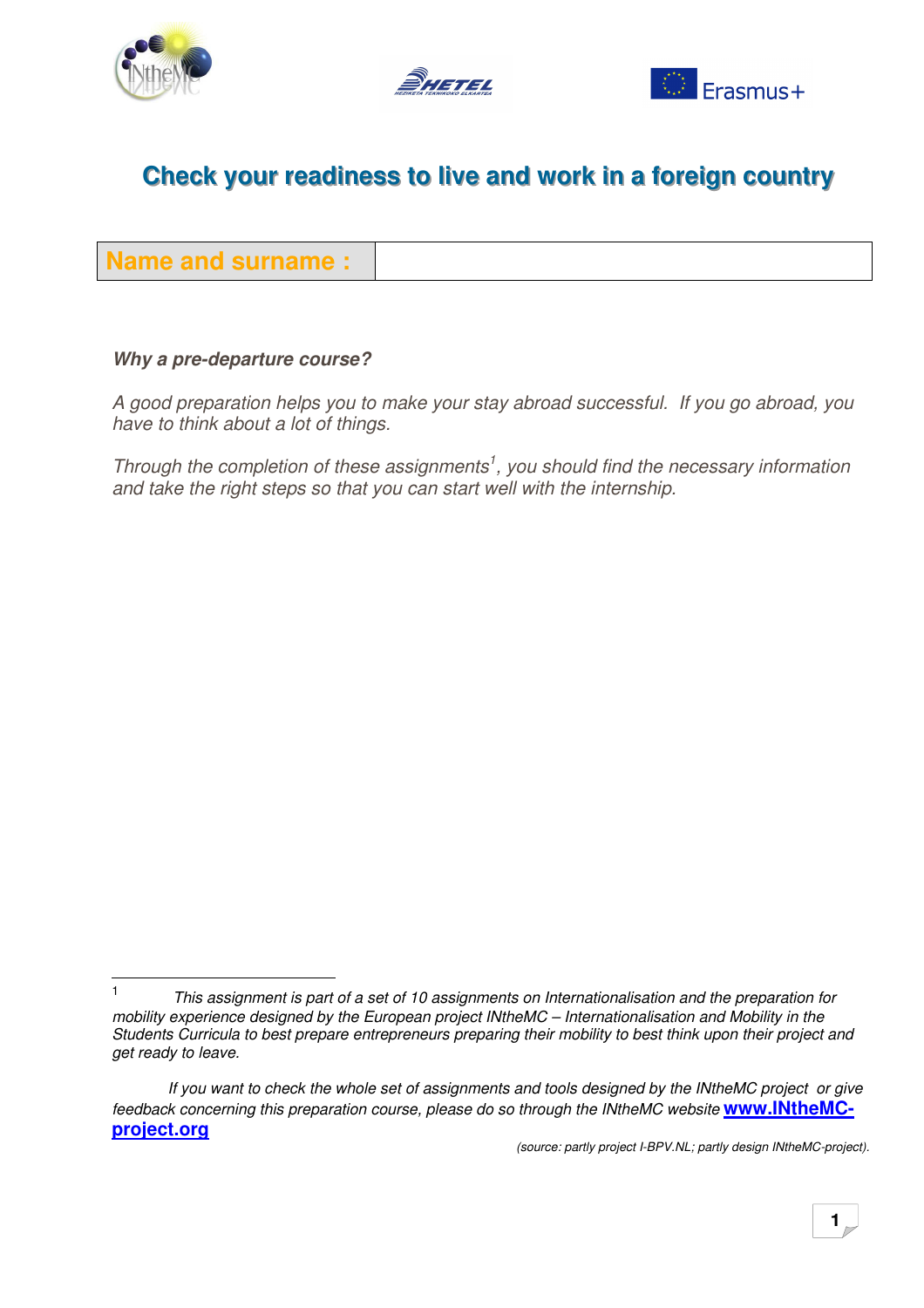





## **EUROPEAN SINGLE MARKET: TEACH YOURSELF!**

| <b>Websites</b>                                                                 | <b>Link</b>                                                                                                   |
|---------------------------------------------------------------------------------|---------------------------------------------------------------------------------------------------------------|
| <b>EURES</b>                                                                    | http://ec.europa.eu/eures/                                                                                    |
| Linguanet Europa                                                                | http://www.linguanet-europa.org                                                                               |
| Services in the internal market                                                 | http://www.euractiv.com/en/innovation/ser<br>vices-internal-market/article-132241                             |
| European Enterprise Network                                                     | http://www.enterprise-europe-<br>network.ec.europa.eu                                                         |
| <b>European Portal for SMEs</b>                                                 | http://ec.europa.eu/enterprise/sme                                                                            |
| <b>European Structural Funds</b>                                                | http://ec.europa.eu/regional_policy/funds/<br>prord/sf en.htm                                                 |
| <b>SOLVIT</b>                                                                   | http://ec.europa.eu/solvit/site                                                                               |
| The EU Single Market                                                            | http://ec.europa.eu/internal market                                                                           |
| The EU at a glance                                                              | http://europa.eu/abc/index fr.htm                                                                             |
| EU-MOVE!                                                                        | www.eumoveabroad.eu                                                                                           |
| The European Flag                                                               | http://europa.eu/abc/symbols/emblem/ind<br>ex en.htm                                                          |
| Europe in 12 lessons                                                            | http://europa.eu/abc/12lessons/index en.<br>htm                                                               |
| <b>PLOTEUS</b>                                                                  | http://ec.europa.eu/ploteus/                                                                                  |
| <b>EUROGUIDANCE</b>                                                             | http://www.euroguidance.net                                                                                   |
| THE EUROPEAN QUALIFICATIONS<br><b>FRAMEWORK FOR LIFELONG</b><br><b>LEARNING</b> | http://ec.europa.eu/education/pub/pdf/gen<br>eral/eqf/leaflet en.pdf                                          |
| EUROPEAN LANGUAGE PORTFOLIO                                                     | http://europass.cedefop.europa.eu/europa<br>ss/home/vernav/Information+and++Supp<br>ort/Council+of+Europe.csp |
| <b>EUROPLACEMENT!</b>                                                           | http://www.europlacement.com                                                                                  |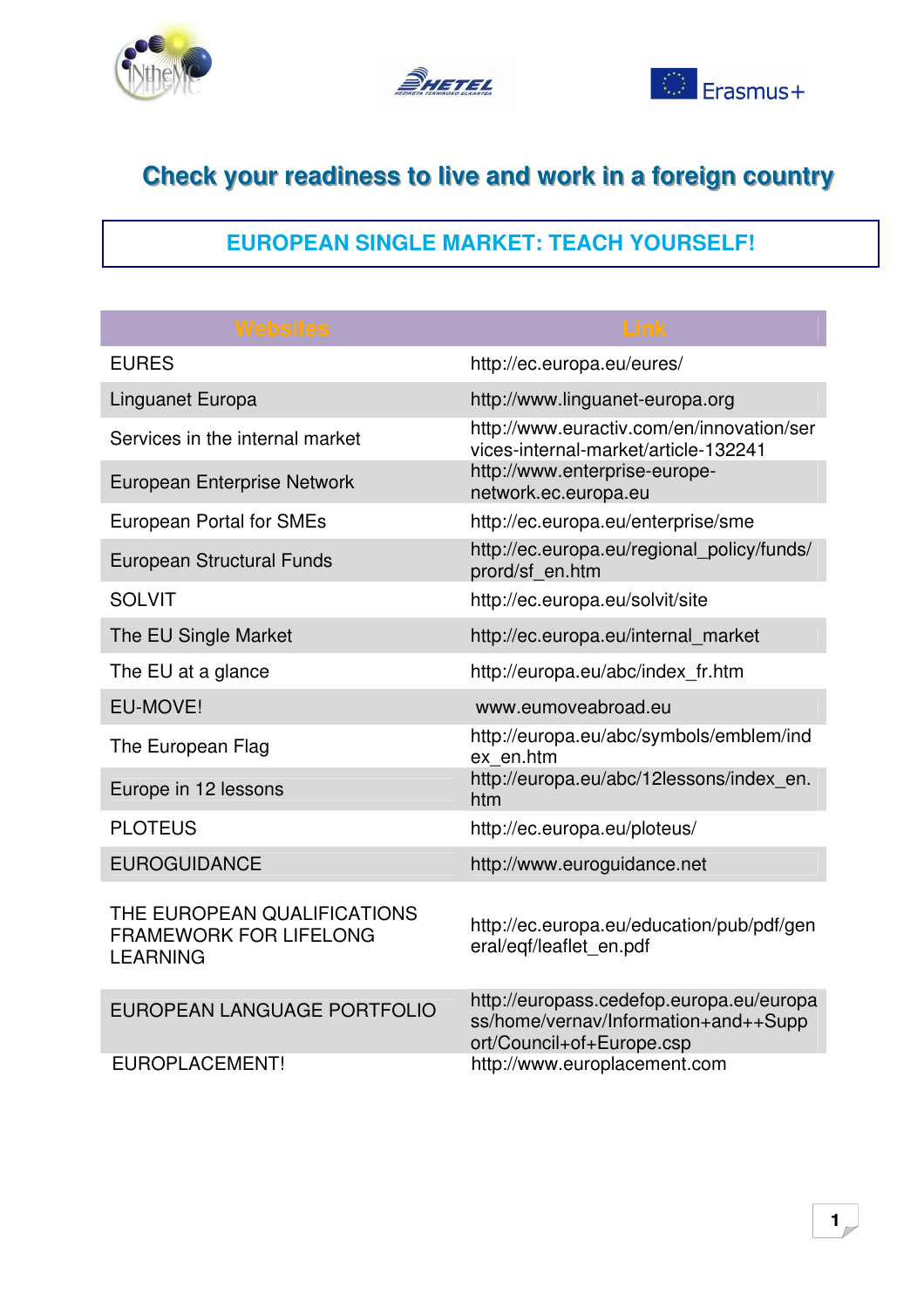





#### ASSIGNMENT n°1: **WORKING MOBILITY ABROAD**

|                                                                     | <b>What is this Assignment About?</b>                                       |  |
|---------------------------------------------------------------------|-----------------------------------------------------------------------------|--|
| Knowledge and understanding of how to <b>prepare for mobility</b> . |                                                                             |  |
| <b>Assignment Task/s</b>                                            |                                                                             |  |
|                                                                     | <b>Answer your Mobility Checklist!</b>                                      |  |
| <b>Orientation on mobility:</b><br>1.                               |                                                                             |  |
| a.                                                                  | What do you expect from going abroad?                                       |  |
| b.                                                                  | What do you expect to learn?                                                |  |
| c.                                                                  | What do you think you can do?                                               |  |
| d.                                                                  | What do you expect to see?                                                  |  |
| е.                                                                  | Would you like to develop your knowledge of another culture?                |  |
| f.                                                                  | Do you think that you are independent enough to actually stay in a foreign  |  |
|                                                                     | country alone?                                                              |  |
| g.                                                                  | Do you know any persons that went abroad for a mobility experience? Try     |  |
|                                                                     | to talk with them and ask about the opportunities and difficulties they     |  |
|                                                                     | encountered.                                                                |  |
| h.                                                                  | Who is your international referent for your Mobility?                       |  |
| i.                                                                  | Which language level is needed to start with your mobility experience?      |  |
| j.                                                                  | Where and how will you do your language training?                           |  |
| Letter of application - other documents:<br>2.                      |                                                                             |  |
| a.                                                                  | Create your Europass CV                                                     |  |
|                                                                     | http://europass.cedefop.europa.eu/en/documents/curriculum-vitae             |  |
| b.                                                                  | Write a letter of interest outlining why you want to undertake the mobility |  |
| experience.                                                         |                                                                             |  |
|                                                                     |                                                                             |  |
|                                                                     |                                                                             |  |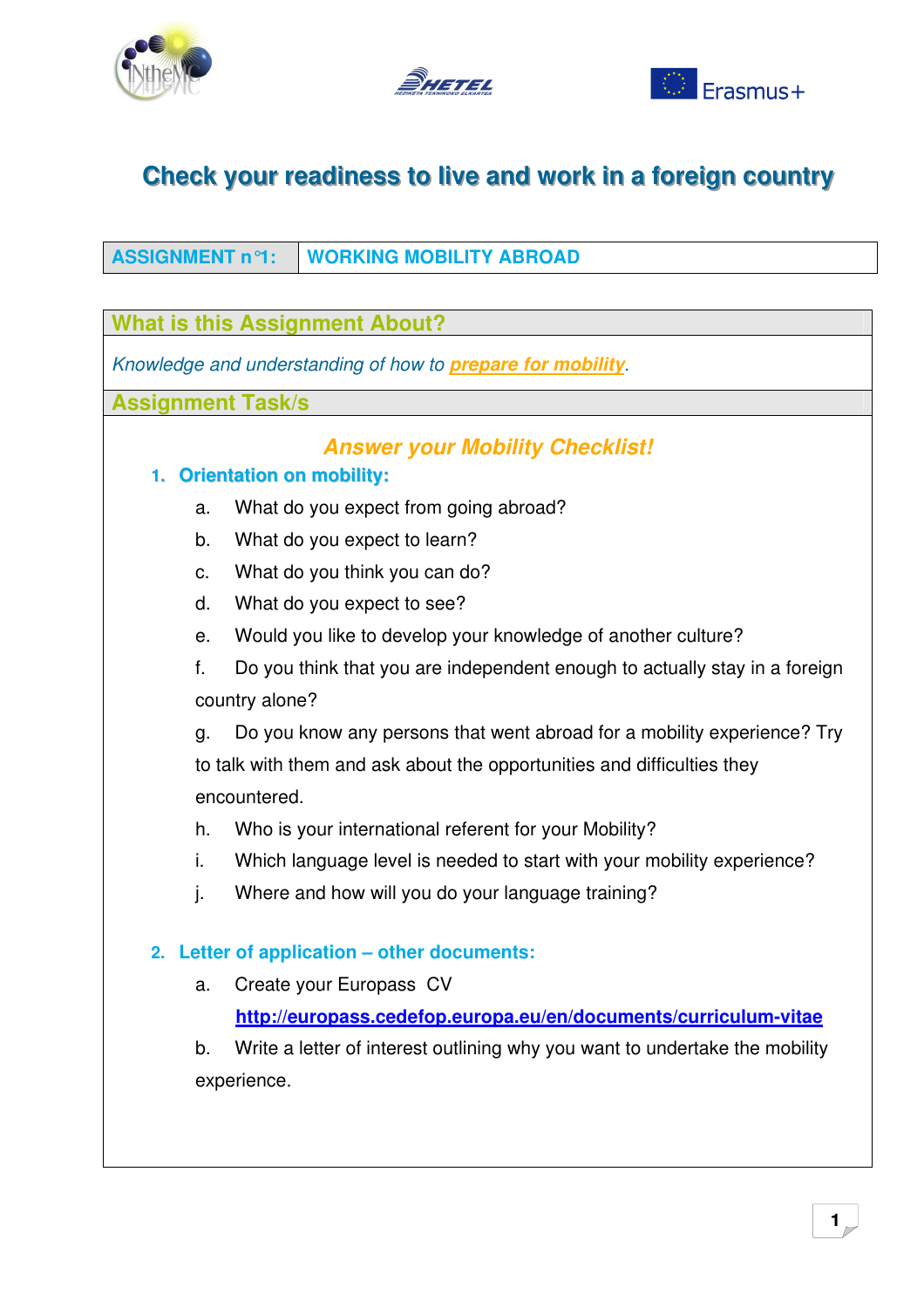



#### 3. Formalities:

- Your mobility contract a.
- Which valid identity document do you take with you?  $b<sub>1</sub>$
- Which document(s) to travel will you take with you? C.
- Which insurance document (healthcare, travel, e.g.) will you take with you?  $d_{\cdot}$
- Do you need any International driver's license?  $e_{1}$

Collect the information that you need to take with you (enterprise, home,  $f_{\perp}$ brochures, pictures e.g.)

#### 4. Financial plan:

- Are you getting any money that will support this mobility experience?  $\overline{a}$ .
- $b.$ How much money do you need?
- Make a plan of how you intend to get the money you still require.  $C<sub>1</sub>$

Check if you need to open a bank account in the country of your destination /  $\mathsf{d}$ . demand for a credit card if necessary and possible

#### 5. Appointments with your organisation :

Which way of reporting is required from you? a.

Which guidance will your Organisation and the Intermediary Organisation in  $b<sub>1</sub>$ your destination country will provide you?

Which skills and competences do you need to work on/proof you need to C. provide to work?

#### 6. Appointments with the company:

- Start and ending dates of your mobility experience  $a<sub>z</sub>$
- $b<sub>1</sub>$ Working hours a week and time schedule
- Accommodation:  $C<sub>1</sub>$ 
	- If not arranged by the company, where are you going to stay?
	- Check youth hostels
	- Ask other students who have been to this company/ region if you have still no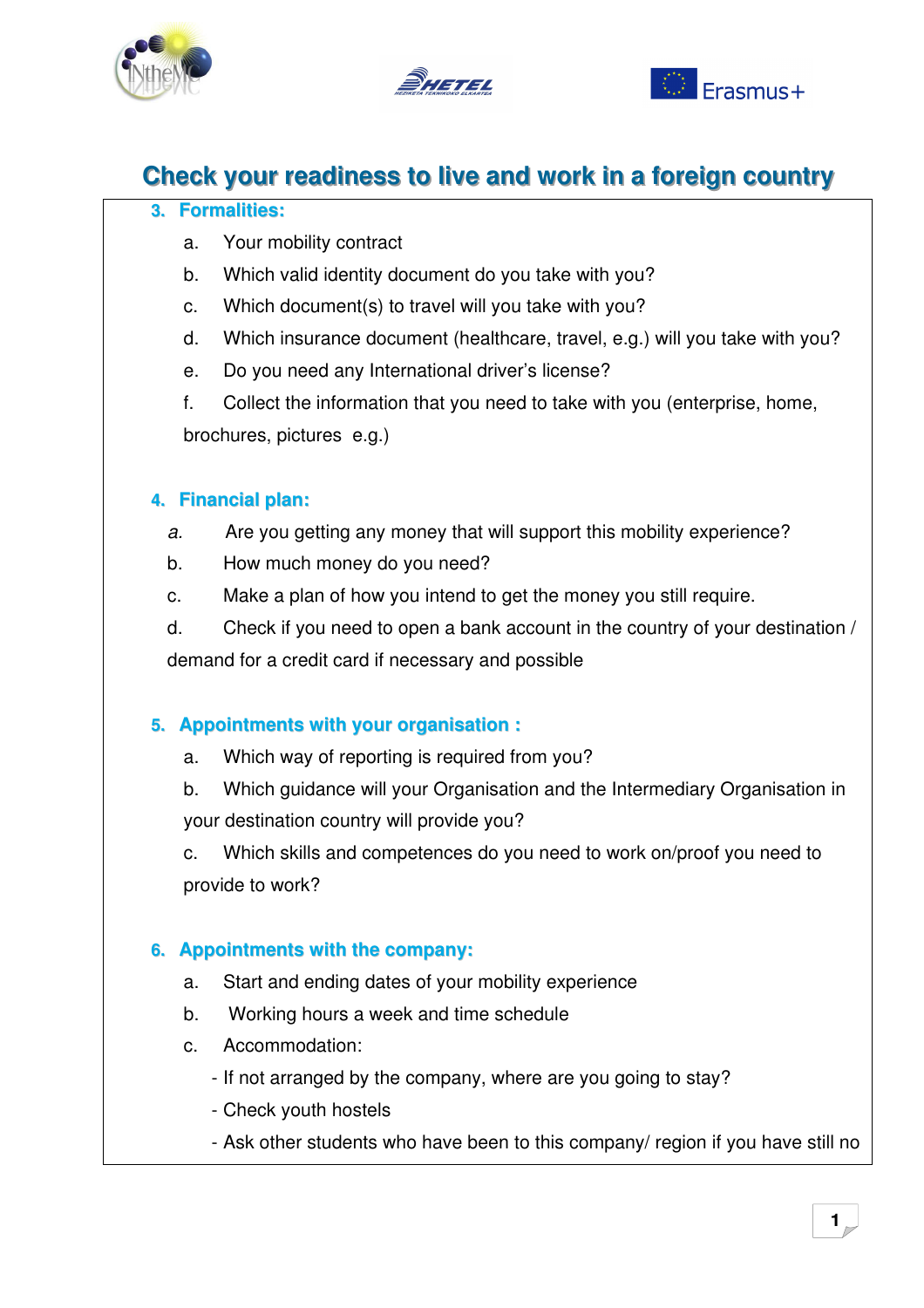





accommodation solution.

d. Which skills and competences are required by your host company to collaborate with?

Which tasks are you going to perform during your exchange?  $d_{\cdot}$ 

#### 7. Your Host company:

In which country? Which region? Which town? Can you reach this place by a. public transport? If no, how will you reach your host enterprise?

- Which size is your host company? b.
- c. Is this a kind of company like one in your own country?
- $d.$ What are the problems you might experience within your host company?

#### 8. Logistic Solutions:

- a. Indicate your itinerary of your outgoing and incoming travel.
- b. Write here all relevant info concerning the accommodation and other logistic solutions adopted for your mobility.

#### 9. Communication:

- a. How are you going to stay in touch with your working environment and family?
- b. Contact details of Intermediary Organization in the destination country

#### 10. Take care of all the documents:

You will require proof of the mobility experience to get your EU-grant. Check with your sending organization and make sure you know which ones they are and when and how to present them.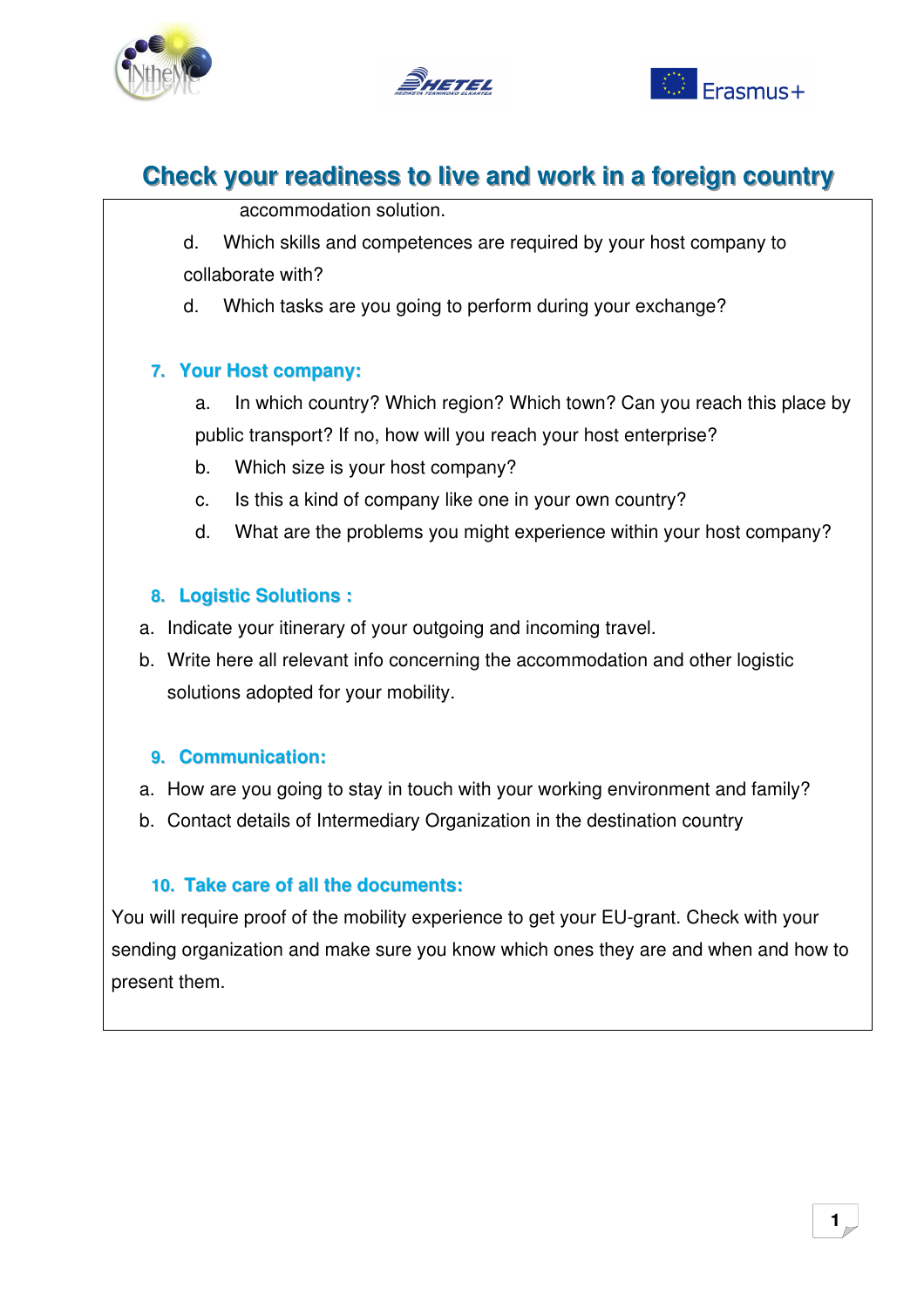





**ASSIGNMENT n°3: LEAVING AND WORKING ABROAD - Placements** 

#### **What is this Assignment About?**

Knowledge and conditions of life and work connected with professional field, pay and qualifications within one's own country and in the EU.

**Assignment Tasks** 

### **Level 5**

#### **Labour Market:**

- 1. Describe the conditions of work connected with your professional field, pay and qualifications of the employees in your country;
- 2. Name what kind of employees of your professional field are most needed in the enterprises;
- 3. Short overview of the labour market connected with your enterprise in the EU;
- 4. Statistics: job vacancies most frequently listed on the EURES portal.

### **Living and working conditions:**

- 5. Registration procedures and residence permits;
- 6. Health System:
- 7. The political, administrative and legal systems;
- 8. The social security system.

Where possible you should use relevant materials to support your work in this assignment